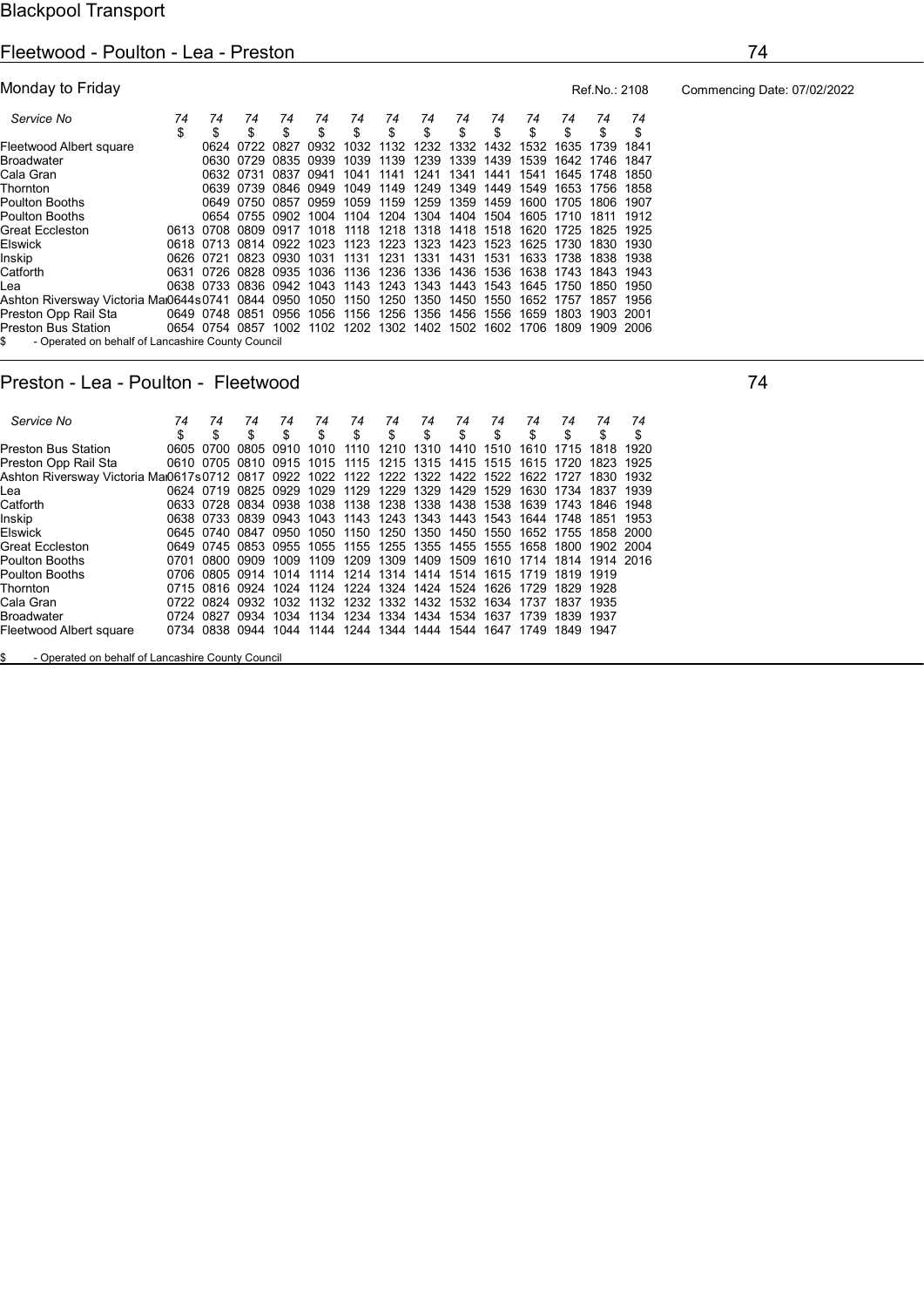## Fleetwood - Poulton - Lea - Preston 74

| Saturday                                                |       |                |                |                     |           |                     |      |                     |           |           |           |                                                                  | Ref.No.: |
|---------------------------------------------------------|-------|----------------|----------------|---------------------|-----------|---------------------|------|---------------------|-----------|-----------|-----------|------------------------------------------------------------------|----------|
| Service No                                              | 74    | 74             | 74             | 74                  | 74        | 74                  | 74   | 74                  | 74        | 74        | 74        | 74                                                               | 74       |
|                                                         | \$    | \$             | \$             | \$                  | \$        | \$                  | \$   | \$                  | \$        | \$        | \$        | \$                                                               | \$       |
| Fleetwood Albert square                                 | 0632  | 0732           |                | 0832 0932 1032 1132 |           |                     |      | 1232 1332 1432 1532 |           |           |           | 1632 1737                                                        | 1838     |
| Broadwater                                              | 0639  | 0739           | 0839           | 0939                | 1039      | 1139                | 1239 | 1339                | 1439 1539 |           |           | 1639 1744                                                        | 1844     |
| Cala Gran                                               | 0641  | 0741           | 0841           | 0941                | 1041      | 1141                | 1241 | 1341                | 1441      | 1541      | 1641      | 1746                                                             | 1847     |
| Thornton                                                | 0649  | 0749           | 0849           | 0949                | 1049 1149 |                     |      | 1249 1349           |           | 1449 1549 | 1649      | 1754                                                             | 1855     |
| Poulton Booths                                          | 0659  | 0759           | 0859           | 0959                | 1059      | 1159                |      | 1259 1359           | 1459      | 1559      |           | 1659 1804                                                        | 1904     |
| Poulton Booths                                          | 0704  | 0804           | 0904           | 1004                |           | 1104 1204           |      | 1304 1404           | 1504      | 1604      | 1704      | 1809                                                             | 1909     |
| Great Eccleston                                         | 0718. | 0818           | 0918           | 1018 1118           |           | 1218                |      | 1318 1418 1518 1618 |           |           | 1718      | 1823                                                             | 1922     |
| Elswick                                                 | 0723  | 0823           | 0923           | 1023                | 1123      | 1223                | 1323 | 1423                | 1523      | 1623      | 1723      | 1828                                                             | 1927     |
| Inskip                                                  | 0731  | 0831           | 0931           | 1031                | 1131      | 1231                | 1331 | 1431                | 1531      | 1631      | 1731      | 1836                                                             | 1935     |
| Catforth                                                | 0736  | 0836           | 0936           | 1036 1136           |           | 1236                | 1336 | 1436                | 1536      | 1636      | 1736      | 1841                                                             | 1940     |
| Lea                                                     |       |                | 0743 0843 0943 |                     |           | 1043 1143 1243 1343 |      | 1443                |           |           |           | 1543 1643 1743 1848 1947                                         |          |
| Ashton Riversway Victoria Maı0750s0850                  |       |                | 0950           | 1050                | 1150      | 1250                | 1350 | 1450                | 1550      | 1650      | 1750      | 1855                                                             | 1953     |
| Preston Opp Rail Sta                                    |       | 0756 0856 0956 |                | 1056                |           | 1156 1256           |      | 1356 1456 1556 1656 |           |           | 1756 1901 |                                                                  | 1958     |
| <b>Preston Bus Station</b>                              |       |                |                |                     |           |                     |      |                     |           |           |           | 0802 0902 1002 1102 1202 1302 1402 1502 1602 1702 1802 1907 2003 |          |
| - Operated on behalf of Lancashire County Council<br>\$ |       |                |                |                     |           |                     |      |                     |           |           |           |                                                                  |          |

## Preston - Lea - Poulton - Fleetwood 74

| Service No                                                                                         | 74 | 74                  | 74 | 74 | 74                                                               | 74 | 74 | 74                  | 74 | 74 | 74 | 74 | 74                                                                    | 74 |
|----------------------------------------------------------------------------------------------------|----|---------------------|----|----|------------------------------------------------------------------|----|----|---------------------|----|----|----|----|-----------------------------------------------------------------------|----|
|                                                                                                    |    | \$                  |    | S  |                                                                  | \$ | \$ | \$                  |    | \$ | \$ | \$ |                                                                       |    |
| Preston Bus Station                                                                                |    | 0615 0710 0810 0910 |    |    | 1010 1110                                                        |    |    | 1210 1310 1410 1510 |    |    |    |    | 1610 1715 1818 1920                                                   |    |
| Preston Opp Rail Sta                                                                               |    |                     |    |    |                                                                  |    |    |                     |    |    |    |    | 0620 0715 0815 0915 1015 1115 1215 1315 1415 1515 1615 1720 1823 1925 |    |
| Ashton Riversway Victoria Maı0627s0722_0822_0922_1022_1122_1222_1322_1422_1522_1622_1727_1830_1932 |    |                     |    |    |                                                                  |    |    |                     |    |    |    |    |                                                                       |    |
| Lea                                                                                                |    |                     |    |    |                                                                  |    |    |                     |    |    |    |    | 0634 0729 0829 0929 1029 1129 1229 1329 1429 1529 1629 1734 1837 1939 |    |
| Catforth                                                                                           |    |                     |    |    |                                                                  |    |    |                     |    |    |    |    | 0643 0738 0838 0938 1038 1138 1238 1338 1438 1538 1638 1743 1846 1948 |    |
| Inskip                                                                                             |    |                     |    |    |                                                                  |    |    |                     |    |    |    |    | 0648 0743 0843 0943 1043 1143 1243 1343 1443 1543 1643 1748 1851 1953 |    |
| Elswick                                                                                            |    |                     |    |    |                                                                  |    |    |                     |    |    |    |    | 0655 0750 0850 0950 1050 1150 1250 1350 1450 1550 1650 1755 1858 2000 |    |
| Great Eccleston                                                                                    |    |                     |    |    |                                                                  |    |    |                     |    |    |    |    | 0659 0755 0855 0955 1055 1155 1255 1355 1455 1555 1655 1800 1902 2004 |    |
| Poulton Booths                                                                                     |    |                     |    |    |                                                                  |    |    |                     |    |    |    |    | 0711 0809 0909 1009 1109 1209 1309 1409 1509 1609 1709 1814 1914 2016 |    |
| Poulton Booths                                                                                     |    |                     |    |    | 0716 0814 0914 1014 1114 1214 1314 1414 1514 1614 1714 1819 1919 |    |    |                     |    |    |    |    |                                                                       |    |
| Thornton                                                                                           |    |                     |    |    | 0725 0824 0924 1024 1124 1224 1324 1424 1524 1624 1724 1829 1928 |    |    |                     |    |    |    |    |                                                                       |    |
| Cala Gran                                                                                          |    |                     |    |    | 0732 0832 0932 1032 1132 1232 1332 1432 1532 1632 1732 1837 1935 |    |    |                     |    |    |    |    |                                                                       |    |
| Broadwater                                                                                         |    |                     |    |    | 0734 0834 0934 1034 1134 1234 1334 1434 1534 1634 1734 1839 1937 |    |    |                     |    |    |    |    |                                                                       |    |
| Fleetwood Albert square                                                                            |    |                     |    |    | 0744 0844 0944 1044 1144 1244 1344 1444 1544 1644 1744 1849 1947 |    |    |                     |    |    |    |    |                                                                       |    |

\$ - Operated on behalf of Lancashire County Council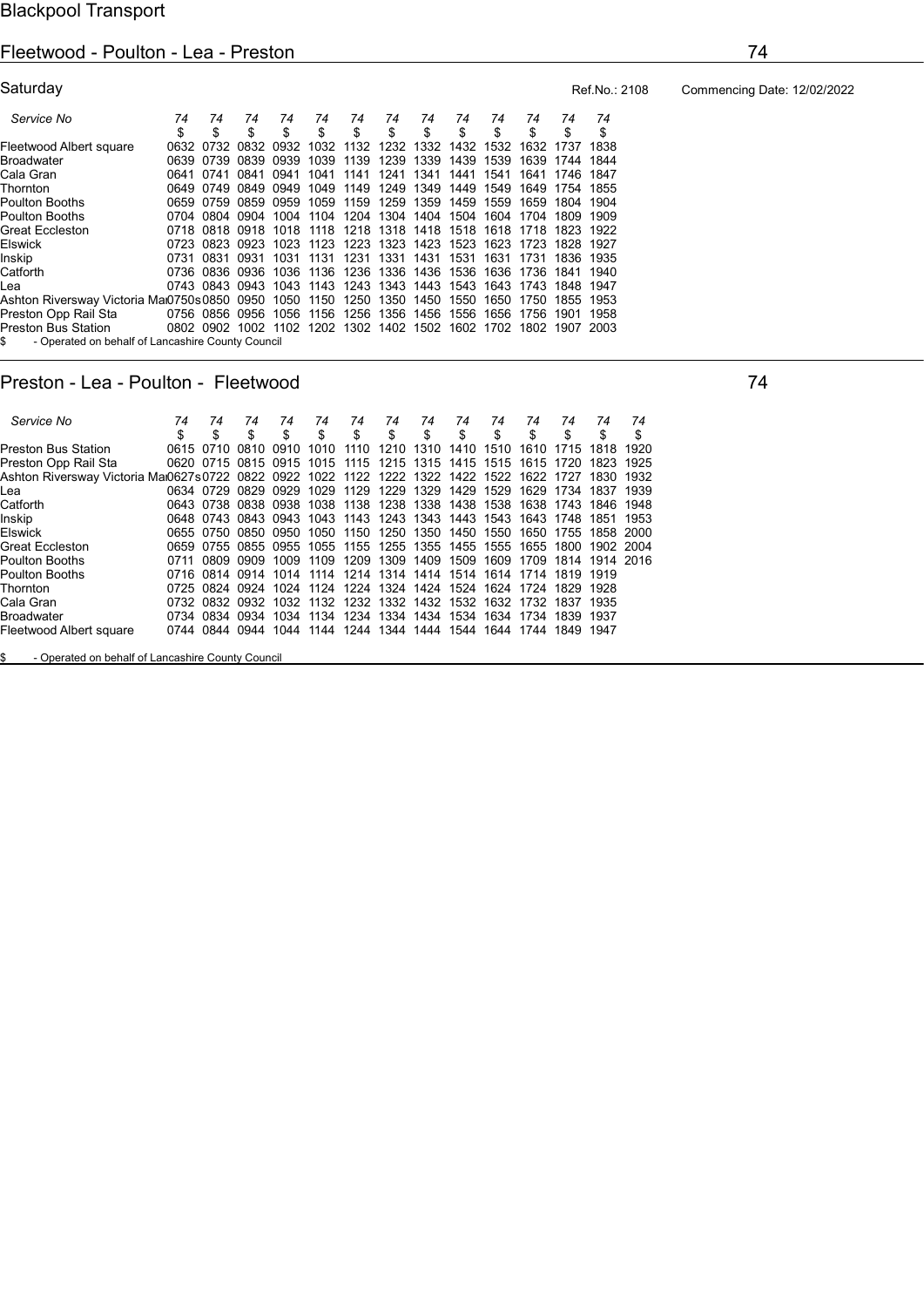## Fleetwood - Poulton - Lea - Preston 74

| Sunday                                                  |           |      |      |           |                               |      |
|---------------------------------------------------------|-----------|------|------|-----------|-------------------------------|------|
| Service No                                              | 74        | 74   | 74   | 74        | 74                            | 74   |
|                                                         | \$        | \$   | \$   | \$        | \$                            | \$   |
| Fleetwood Albert square                                 |           | 1002 |      | 1202 1402 | 1602                          | 1802 |
| <b>Broadwater</b>                                       |           | 1009 | 1209 | 1409      | 1609                          | 1809 |
| Cala Gran                                               |           | 1011 | 1211 | 1411      | 1611                          | 1811 |
| Thornton                                                |           | 1019 | 1219 | 1419      | 1619                          | 1819 |
| <b>Poulton Booths</b>                                   |           | 1029 | 1229 | 1429      | 1629                          | 1829 |
| <b>Poulton Booths</b>                                   | 0834      | 1034 | 1234 | 1434      | 1634                          | 1834 |
| <b>Great Eccleston</b>                                  | 0848      | 1048 | 1248 | 1448      | 1648                          | 1848 |
| Elswick                                                 | 0853      | 1053 | 1253 | 1453      | 1653                          | 1853 |
| Inskip                                                  | 0901      | 1101 | 1301 | 1501      | 1701                          | 1901 |
| Catforth                                                | 0906      | 1106 | 1306 | 1506      | 1706                          | 1906 |
| Lea                                                     | 0913 1113 |      | 1313 | 1513      | 1713                          | 1913 |
| Ashton Riversway Victoria Maı0920s 1120                 |           |      | 1320 | 1520      | 1720                          | 1920 |
| Preston Opp Rail Sta                                    | 0926 1126 |      | 1326 | 1526      | 1726                          | 1926 |
| <b>Preston Bus Station</b>                              |           |      |      |           | 0932 1132 1332 1532 1732 1932 |      |
| \$<br>- Operated on behalf of Lancashire County Council |           |      |      |           |                               |      |
|                                                         |           |      |      |           |                               |      |

## Preston - Lea - Poulton - Fleetwood 74

| Service No                              | 74   | 74   | 74        | 74   | 74   |
|-----------------------------------------|------|------|-----------|------|------|
|                                         | \$   | \$   | \$        | \$   | \$   |
| Preston Bus Station                     | 0910 | 1110 | 1310      | 1510 | 1710 |
| Preston Opp Rail Sta                    | 0915 | 1115 | 1315      | 1515 | 1715 |
| Ashton Riversway Victoria Mai0922s 1122 |      |      | 1322      | 1522 | 1722 |
| Lea                                     | 0929 | 1129 | 1329      | 1529 | 1729 |
| Catforth                                | 0938 | 1138 | 1338      | 1538 | 1738 |
| Inskip                                  | 0943 | 1143 | 1343      | 1543 | 1743 |
| Elswick                                 | 0950 | 1150 | 1350      | 1550 | 1750 |
| <b>Great Eccleston</b>                  | 0955 | 1155 | 1355      | 1555 | 1755 |
| <b>Poulton Booths</b>                   | 1009 | 1209 | 1409      | 1609 | 1809 |
| <b>Poulton Booths</b>                   | 1014 |      | 1214 1414 | 1614 | 1814 |
| Thornton                                | 1024 | 1224 | 1424      | 1624 | 1824 |
| Cala Gran                               | 1032 |      | 1232 1432 | 1632 | 1832 |
| <b>Broadwater</b>                       | 1034 | 1234 | 1434      | 1634 | 1834 |
| Asda                                    | 1041 | 1241 | 1441      | 1641 | 1841 |
| Fleetwood Albert square                 | 1044 | 1244 | 1444      | 1644 | 1844 |
|                                         |      |      |           |      |      |

\$ - Operated on behalf of Lancashire County Council

Ref.No.: 2108 Commencing Date: 06/02/2022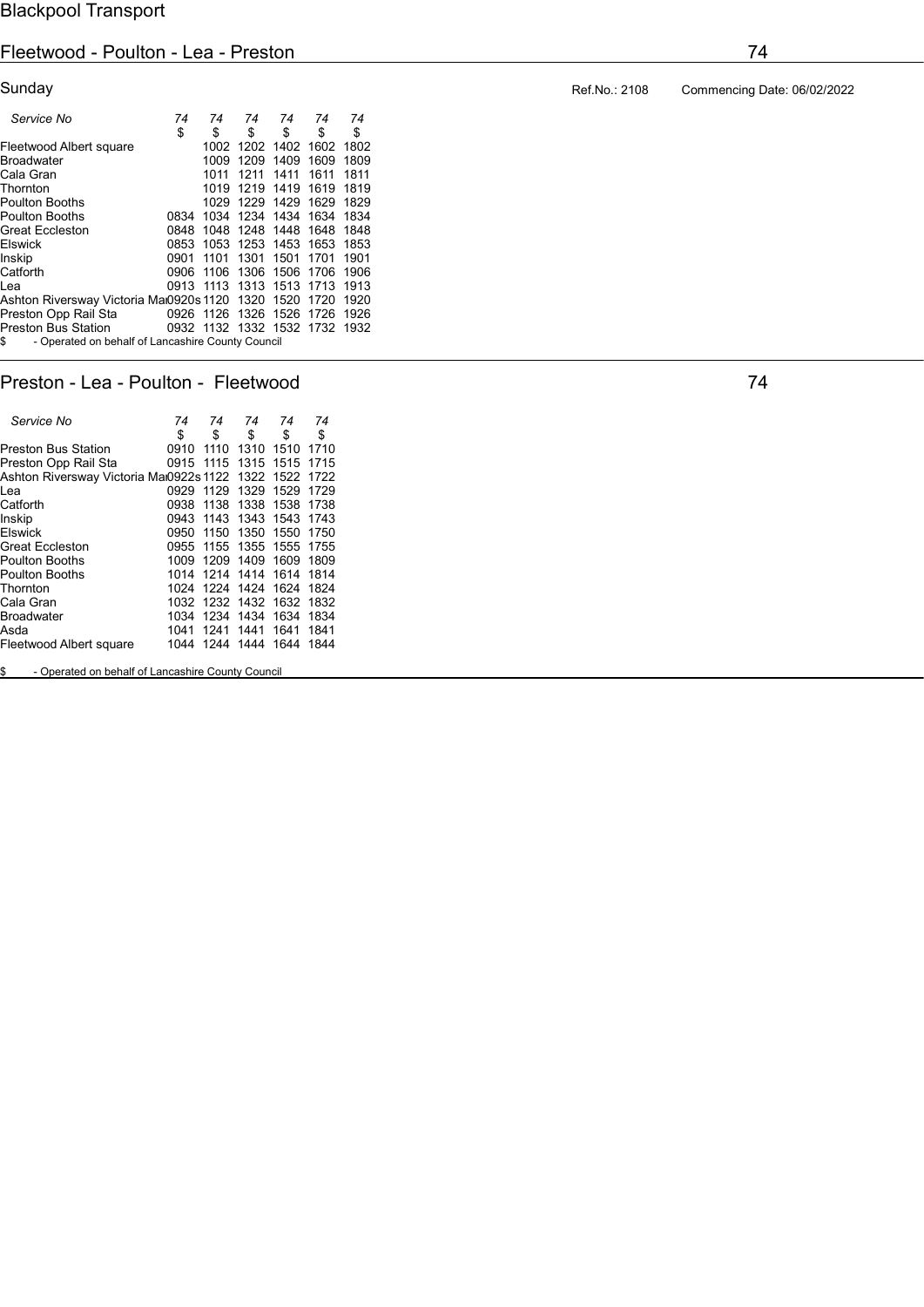## Fleetwood - Cleveleys - Poulton - Kirkham - Preston 75

| Monday to Friday                                       |    |                |                     |                               |      |      |           |                |                          |           |      |                                         | Ref.No.: 2108 |                | Com  |  |
|--------------------------------------------------------|----|----------------|---------------------|-------------------------------|------|------|-----------|----------------|--------------------------|-----------|------|-----------------------------------------|---------------|----------------|------|--|
| Service No                                             | 75 | 75             | 75                  | 75                            | 75   | 75   | 75        | 75             | 75                       | 75        | 75   | 75                                      | 75            | 75             | 75   |  |
|                                                        | \$ | \$             | \$                  | \$                            | \$   | \$   | \$        | \$             | \$                       | \$        | \$   | \$                                      | \$            | \$             | \$   |  |
|                                                        |    |                |                     |                               |      |      |           |                |                          | SCH NSCH  |      |                                         |               |                |      |  |
| Fleetwood Albert square                                |    |                |                     | 0638 0737 0842 0947 1047 1147 |      |      |           | 1247           | 1347                     | 1347 1447 |      | 1547                                    |               | 1652 1752      | 1950 |  |
| Cala Gran                                              |    |                |                     | 0643 0743 0848 0953           |      | 1053 | 1153      |                | 1253 1353 1353           |           | 1453 | 1553                                    | 1658          | 1758           | 1956 |  |
| Thornton Pheasants Wood                                |    | 0647           | 0747                | 0853                          | 0957 | 1057 | 1157      | 1257           | 1357                     | 1357      | 1457 | 1557                                    | 1702          | 1802 2000      |      |  |
| Cleveleys                                              |    |                |                     | 0657 0758 0904                | 1007 |      |           |                | 1107 1207 1307 1407 1407 |           | 1507 | 1607                                    |               | 1712 1812 2009 |      |  |
| Thornton                                               |    |                | 0704 0806           | 0911                          | 1014 | 1114 |           |                |                          |           |      | 1214 1314 1414 1414 1514 1614           | 1719          | 1819 2016      |      |  |
| Poulton Booths                                         |    |                | 0714 0817           | 0922                          | 1024 | 1124 |           |                | 1224 1324 1424 1424      |           | 1524 | 1625                                    | 1730          | 1829 2025      |      |  |
| Poulton Booths                                         |    |                |                     | 0624 0719 0822 0927           | 1029 | 1129 |           |                | 1229 1329 1429 1429      |           | 1529 | 1630                                    | 1735          | 1834 2030      |      |  |
| Staining Bibby Drive                                   |    | 0634 0729      |                     | 0833 0938                     | 1039 | 1139 |           |                | 1239 1339 1439           | 1439      | 1539 | 1641                                    | 1746          | 1844 2040      |      |  |
| Weeton Eagle & Child                                   |    |                | 0644 0739 0843 0948 |                               | 1049 | 1149 | 1249      | 1349           | 1449                     | 1449      | 1549 | 1651                                    | 1756          | 1854 2050      |      |  |
| Kirkham & Wesham                                       |    |                | 0650 0746 0850      | 0955                          | 1055 | 1155 |           |                | 1255 1355 1455 1455      |           | 1555 | 1657                                    | 1802          | 1901           | 2057 |  |
|                                                        |    |                |                     |                               | 1059 | 1159 | 1259      | 1359           | 1459                     | 1459      | 1600 | 1702                                    | 1807          | 1904 2100      |      |  |
| Kirkham Market Square                                  |    |                | 0654 0750 0854 0959 |                               |      |      |           |                |                          |           |      |                                         |               |                |      |  |
| Newton Post Office                                     |    | 0701 0758 0901 |                     | 1006                          | 1106 | 1206 | 1306 1406 |                |                          | 1506      | 1607 | 1709                                    | 1814          | 1911 2107      |      |  |
| Ashton Chain Caul Way                                  |    | 0710 0808 0911 |                     | 1016                          | 1116 | 1216 |           | 1316 1416 1516 |                          | 1516      | 1617 | 1719                                    | 1824          | 1920 2116      |      |  |
| Ashton Riversway Victoria Mai0714s0813 0915            |    |                |                     | 1020                          | 1120 | 1220 | 1320      | 1420           | 1520                     | 1520      | 1622 | 1724                                    | 1829          | 1924 2120      |      |  |
| Preston Opp Rail Sta                                   |    | 0719 0820 0921 |                     | 1026                          | 1126 | 1226 |           |                | 1326 1426 1526           | 1526      | 1629 | 1731                                    | 1836          | 1930 2125      |      |  |
| Preston Bus Station                                    |    |                |                     | 0724 0827 0927 1032           |      |      |           |                |                          |           |      | 1132 1232 1332 1432 1532 1532 1636 1738 |               | 1843 1935 2130 |      |  |
| - Operated on behalf of Lancashire County Council<br>S |    |                |                     |                               |      |      |           |                |                          |           |      |                                         |               |                |      |  |
| <b>COLL</b><br>Cabaaldaug Only                         |    |                |                     |                               |      |      |           |                |                          |           |      |                                         |               |                |      |  |

SCH - Schooldays Only NSCH - School Holidays Only

## Preston - Kirkham - Poulton - Cleveleys - Fleetwood 75

| Service No                                       | 75   | 75<br>\$ | 75             | 75                            | 75   | 75   | 75   | 75<br>\$                                | 75   | 75        | 75                | 75             | 75<br>\$ | 75        | 75    | 75   |
|--------------------------------------------------|------|----------|----------------|-------------------------------|------|------|------|-----------------------------------------|------|-----------|-------------------|----------------|----------|-----------|-------|------|
|                                                  | \$   |          | \$             | \$                            | \$   | \$   | \$   |                                         | \$   | \$<br>SCH | \$<br><b>NSCH</b> | \$             |          | \$        | \$    | \$   |
| Preston Bus Station                              |      |          |                | 0630 0735 0835 0940 1040 1140 |      |      |      | 1240                                    | 1340 | 1440      | 1440              | 1540           | 1645     | 1748      | 1850  | 1950 |
| Preston Opp Rail Sta                             |      |          |                | 0635 0740 0840 0945           |      | 1045 | 1145 | 1245                                    | 1345 |           | 1445 1445         | 1545           | 1650     | 1753      | 1855  | 1955 |
| Ashton Riversway Victoria Mansions0642 0747 0847 |      |          |                |                               | 0952 | 1052 | 1152 | 1252                                    |      |           | 1352 1452 1452    | 1552           | 1657     | 1800      | 1902  | 2002 |
| Ashton Chain Caul Way                            |      |          |                | 0646 0751 0852 0956           |      |      |      | 1056 1156 1256 1356 1456                |      |           |                   | 1456 1556      | 1701     | 1804      | 1906  | 2006 |
| Newton Post Office                               |      | 0656     | 0801           | 0903                          | 1006 | 1106 | 1206 | 1306                                    | 1406 |           | 1506              | 1606           | 1711     | 1814      | 1915  | 2015 |
| Kirkham Market Square                            |      | 0703     | 0809           | 0911                          | 1013 | 1113 |      | 1213 1313 1413 1513                     |      |           |                   | 1513 1614      | 1718     | 1821      | 1921  | 2021 |
| Kirkham & Wesham                                 |      | 0706     | 0812 0914      |                               |      |      |      | 1016 1116 1216 1316 1416 1516 1516 1618 |      |           |                   |                | 1721     | 1824      | 1924  | 2024 |
| Weeton Eagle & Child                             |      |          | 0713 0819 0921 |                               | 1023 | 1123 |      | 1223 1323                               |      | 1423 1523 | 1523              | 1625           | 1728     | 1831      | 1931  | 2031 |
| Staining                                         |      | 0723     | 0830 0931      |                               | 1033 | 1133 |      | 1233 1333                               | 1433 |           | 1533 1533         | 1635           | 1738     | 1841      | 1940  | 2040 |
| Poulton Booths                                   |      | 0735     | 0843 0944      |                               | 1044 | 1144 | 1244 | 1344                                    | 1444 | 1544      | 1544              | 1647           | 1750     | 1852      | 1950. | 2050 |
| Poulton Booths                                   | 0640 | 0740     | 0848           | 0949                          | 1049 | 1149 | 1249 | 1349                                    | 1449 | 1549      | 1549              | 1652           | 1755     | 1857      | 1955  |      |
| Thornton Centre                                  | 0649 | 0750     | 0859           | 0959                          | 1059 | 1159 | 1259 | 1359                                    | 1459 | 1559      | 1559              | 1703           | 1805     | 1907      | 2004  |      |
| Cleveleys                                        | 0657 | 0759     | 0907           | 1007                          | 1107 | 1207 | 1307 | 1407                                    | 1507 | 1607      |                   | 1607 1712 1814 |          | 1915 2012 |       |      |
| Thornton Pheasants Wood                          | 0706 | 0808     | 0916           | 1016                          | 1116 |      |      | 1216 1316 1416                          | 1516 | 1616      | 1616              | 1721           | 1823     | 1924      |       |      |
| Broadwater                                       | 0711 | 0814     | 0921           | 1021                          | 1121 | 1221 | 1321 | 1421                                    | 1521 | 1621      | 1621              | 1726           | 1829     | 1929      |       |      |
| Fleetwood Albert square                          | 0719 | 0823     | 0929           | 1029                          | 1129 | 1229 | 1329 | 1429                                    | 1529 | 1629      | 1629              | 1735           | 1838     | 1937      |       |      |
|                                                  |      |          |                |                               |      |      |      |                                         |      |           |                   |                |          |           |       |      |

\$ - Operated on behalf of Lancashire County Council SCH - Schooldays Only NSCH - School Holidays Only

mencing Date: 07/02/2022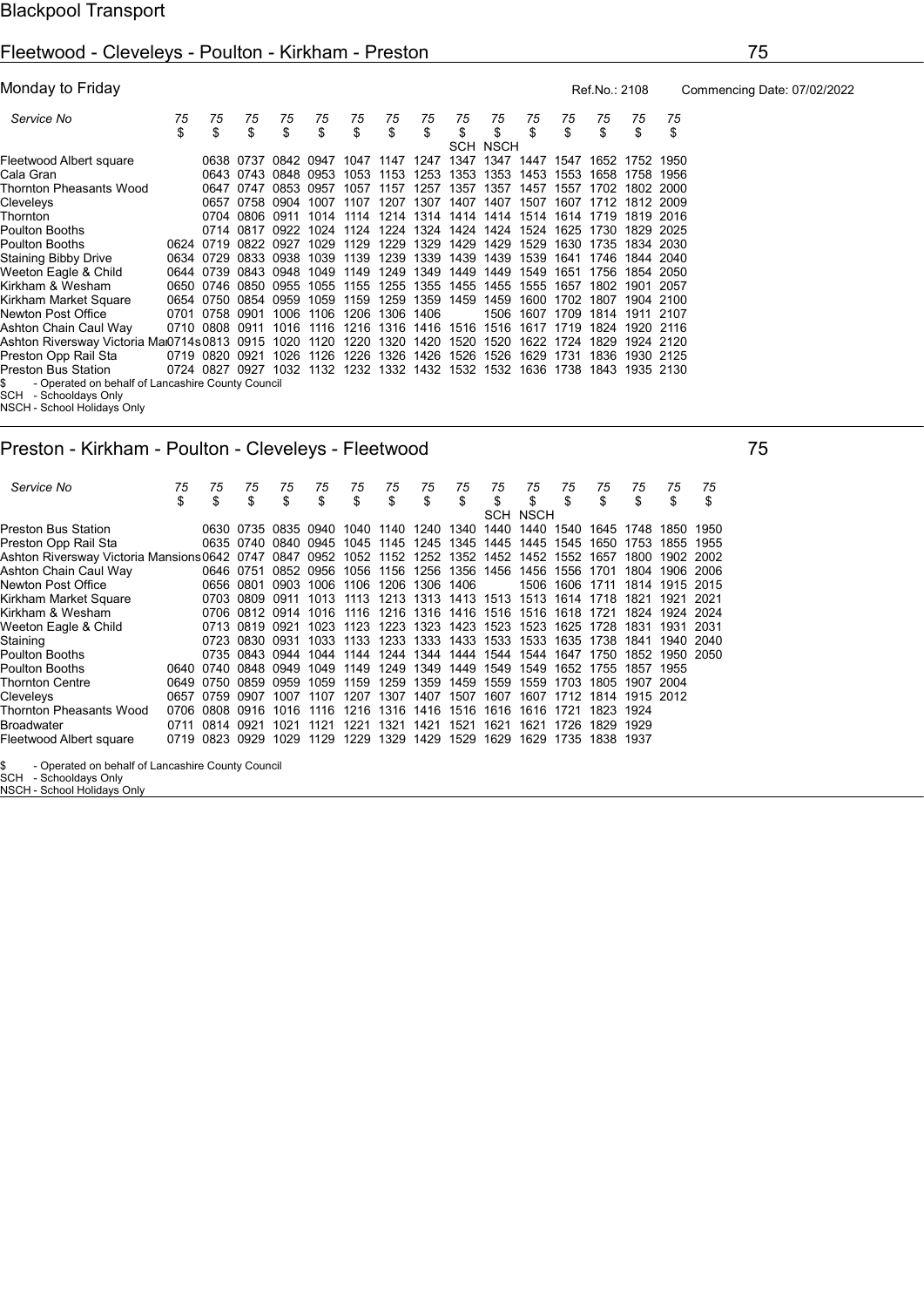#### Fleetwood - Cleveleys - Poulton - Kirkham - Preston 75

| Saturday                                          |          |                          |           |           |          |          |           |                                                                       |          |          |          |          | Ref.No.: 2108 |          |
|---------------------------------------------------|----------|--------------------------|-----------|-----------|----------|----------|-----------|-----------------------------------------------------------------------|----------|----------|----------|----------|---------------|----------|
| Service No                                        | 75<br>\$ | 75<br>\$                 | 75<br>\$  | 75<br>\$  | 75<br>\$ | 75<br>\$ | 75<br>\$  | 75<br>\$                                                              | 75<br>\$ | 75<br>\$ | 75<br>\$ | 75<br>\$ | 75<br>\$      | 75<br>\$ |
| Fleetwood Albert square                           |          | 0647                     | 0747      | 0847      | 0947     | 1047     | 1147      | 1247                                                                  | 1347     | 1447     | 1547     | 1647     | 1752          | 1950     |
| Cala Gran                                         |          | 0653                     | 0753      | 0853      | 0953     | 1053     | 1153      | 1253                                                                  | 1353     | 1453     | 1553     | 1653     | 1758          | 1956     |
| Thornton Pheasants Wood                           |          |                          | 0657 0757 | 0857      | 0957     | 1057     |           | 1157 1257                                                             | 1357     | 1457     | 1557     | 1657     | 1802 2000     |          |
| Cleveleys                                         |          | 0707                     | 0807      | 0907      | 1007     | 1107     |           | 1207 1307                                                             | 1407     | 1507     | 1607     | 1707     | 1812 2009     |          |
| Thornton                                          |          |                          |           |           |          |          |           | 0714 0814 0914 1014 1114 1214 1314 1414 1514 1614 1714                |          |          |          |          | 1819 2016     |          |
| Poulton Booths                                    |          | 0724                     | 0824      | 0924 1024 |          |          |           | 1124 1224 1324 1424 1524                                              |          |          | 1624     | 1724     | 1829          | 2025     |
| Poulton Booths                                    | 0624     | 0729                     | 0829      | 0929 1029 |          | 1129     |           | 1229 1329                                                             | 1429     | 1529     | 1629     | 1729     | 1834 2030     |          |
| <b>Staining Bibby Drive</b>                       |          | 0634 0739 0839 0939 1039 |           |           |          | 1139     |           | 1239 1339 1439 1539                                                   |          |          | 1639     | 1739     | 1844 2040     |          |
| Weeton Eagle & Child                              |          | 0644 0749 0849 0949 1049 |           |           |          |          |           | 1149 1249 1349                                                        | 1449     | 1549     | 1649     | 1749     | 1854 2050     |          |
| Kirkham & Wesham                                  | 0650     | 0756 0855                |           | 0955      | 1055     | 1155     |           | 1255 1355                                                             | 1455     | 1555     | 1655     | 1755     | 1901          | 2057     |
| Kirkham Market Square                             | 0654     | 0800                     | 0859      | 0959      | 1059     | 1159     | 1259      | 1359                                                                  | 1459     | 1559     | 1659     | 1759     | 1904 2100     |          |
| Newton Post Office                                | 0701     | 0808 0906                |           | 1006      | 1106     |          | 1206 1306 | 1406                                                                  | 1506     | 1606     | 1706     | 1806     | 1911 2107     |          |
| Ashton Chain Caul Way                             |          | 0710 0818 0916           |           | 1016      | 1116     |          |           | 1216 1316 1416                                                        | 1516     | 1616     | 1716     | 1816     | 1921          | 2116     |
| Ashton Riversway Victoria Maı0714s0823 0920       |          |                          |           | 1020      | 1120     |          |           | 1220 1320 1420                                                        | 1520     | 1620     | 1720     | 1820     | 1927 2120     |          |
| Preston Opp Rail Sta                              |          | 0719 0830                | 0926      | 1026      | 1126     | 1226     | 1326      | 1426                                                                  | 1526     | 1626     | 1726     | 1826     | 1933 2125     |          |
| <b>Preston Bus Station</b>                        |          |                          |           |           |          |          |           | 0724 0837 0932 1032 1132 1232 1332 1432 1532 1632 1732 1832 1939 2130 |          |          |          |          |               |          |
| - Operated on behalf of Lancashire County Council |          |                          |           |           |          |          |           |                                                                       |          |          |          |          |               |          |

#### Preston - Kirkham - Poulton - Cleveleys - Fleetwood 75

 Service No 75 75 75 75 75 75 75 75 75 75 75 75 75 75 \$ \$ \$ \$ \$ \$ \$ \$ \$ \$ \$ \$ \$ \$ Preston Bus Station 0640 0740 0840 0940 1040 1140 1240 1340 1440 1540 1645 1745 1850 1950 Preston Opp Rail Sta 0645 0745 0845 0945 1045 1145 1245 1345 1445 1545 1650 1750 1855 1955 Ashton Riversway Victoria Mai0652s0752 0852 0952 1052 1152 1252 1352 1452 1552 1657 1757 1902 2002<br>Ashton Chain Caul Way 0656 0756 0856 0956 1056 1156 1256 1356 1456 1556 1701 1801 1906 2006 0656 0756 0856 0956 1056 1156 1256 1356 1456 1556 1701 1801 1906 2006<br>0706 0806 0906 1006 1106 1206 1306 1406 1506 1606 1711 1811 1915 2015 Newton Post Office 0706 0806 0906 1006 1106 1206 1306 1406 1506 1606 1711 1811 1915<br>Kirkham Market Square 0713 0813 0913 1013 1113 1213 1313 1413 1513 1613 1718 1818 1921 Kirkham Market Square 0713 0813 0913 1013 1113 1213 1313 1413 1513 1613 1718 1818 1921 2021 Kirkham & Wesham 0716 0816 0916 1016 1116 1216 1416 1516 1616 1721 1821 1924<br>Weeton Eagle & Child 0723 0823 0923 1023 1123 1223 1423 1523 1623 1728 1828 19 Weeton Eagle & Child 0723 0823 0923 1023 1123 1223 1323 1423 1523 1623 1728 1828 1931 2031 Staining 0733 0833 0933 1033 1133 1233 1333 1433 1533 1633 1738 1838 1940 2040 Poulton Booths 0744 0844 0944 1044 1144 1244 1344 1444 1544 1644 1749 1849 1950 2050 0749 0849 0949 1049 1149 1249 1349 1449 1549 1649 1754 1854<br>0759 0859 0959 1059 1159 1259 1359 1459 1559 1659 1804 1904 Thornton Centre 0759 0859 0959 1059 1159 1259 1359 1459 1559 1659 1804 1904 2005 0807 0907 1007 1107 1207 1307 1407 1507 1607 1707 0816 0916 1016 1116 1216 1316 1416 1716 Thornton Pheasants Wood 0816 0916 1016 1116 1216 1316 1416 1516 1616 1716 1821 1921 Broadwater 0821 0921 1021 1121 1221 1321 1421 1521 1621 1721 1826 1926 Fleetwood Albert square 0829 0929 1029 1129 1229 1329 1429 1529 1629 1729 1834 1934

\$ - Operated on behalf of Lancashire County Council

Commencing Date: 12/02/2022